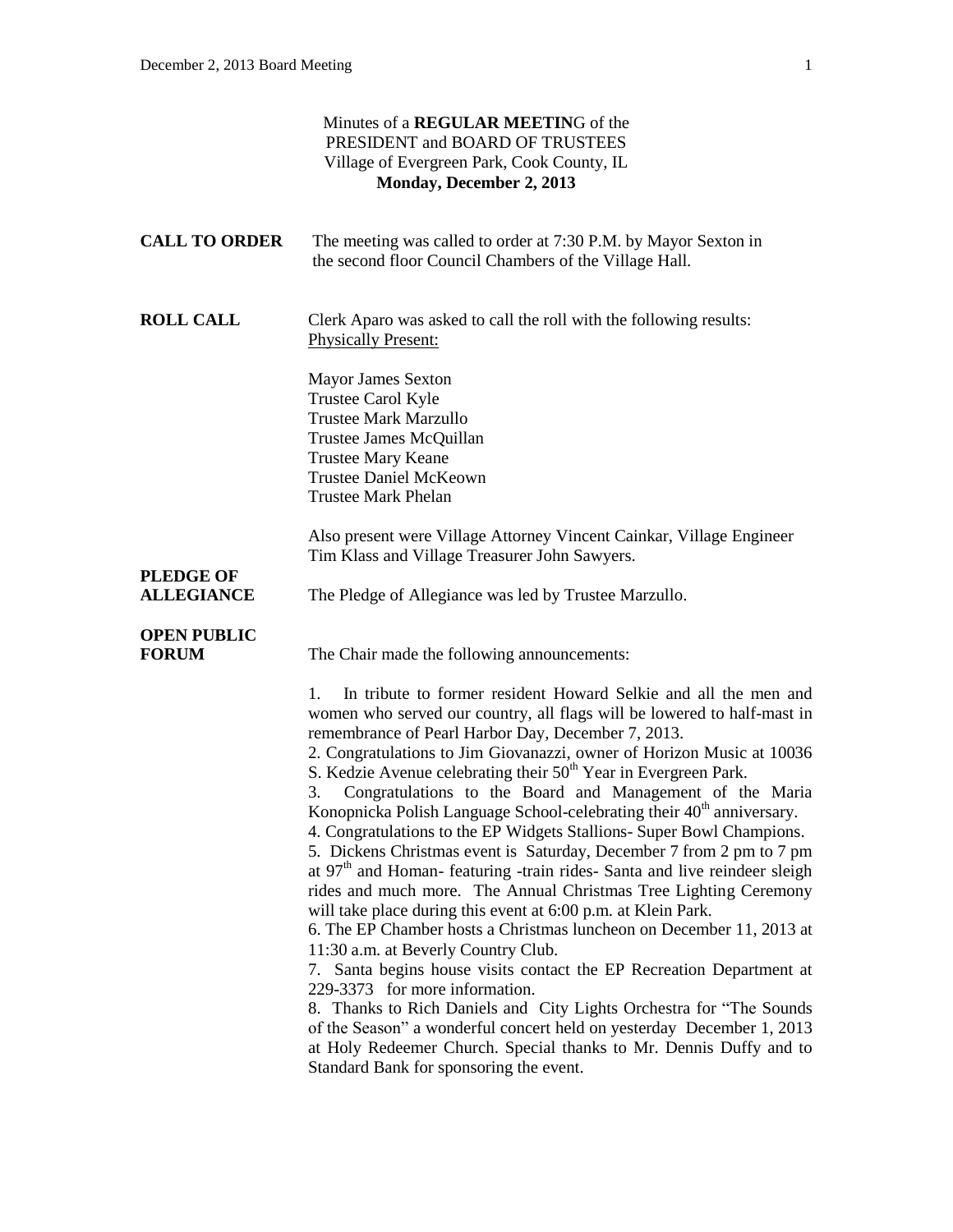| <b>OPEN PUBLIC</b><br><b>AUDIENCE</b> | Mrs. Evanne Kennedy, of the 9800 block of Turner Avenue, questioned<br>what will be done with the former church property purchased at 9955 S.<br>St. Louis. The Chair noted the price was right and the village has not<br>purchased the property remediation is required for underground tanks on<br>the property and the property has not been purchased yet. No decision<br>has been made for its use but he welcomes suggestions for the property.<br>Mr. Steve Doran, Maple Avenue stated conduit, moulding and food                                                         |
|---------------------------------------|-----------------------------------------------------------------------------------------------------------------------------------------------------------------------------------------------------------------------------------------------------------------------------------------------------------------------------------------------------------------------------------------------------------------------------------------------------------------------------------------------------------------------------------------------------------------------------------|
|                                       | refuse has been dumped in the enclosed refuse container that was<br>formerly behind the parsonage at 9545 S. Homan. The Chair noted signs<br>will be posted with a fine amount.                                                                                                                                                                                                                                                                                                                                                                                                   |
| <b>REGULAR</b><br><b>AGENDA</b>       | Motion by Trustee Kyle second by Trustee McQuillan to waive the<br>reading of the minutes of the November 18, 2013 Regular Meeting of<br>the President and Board of Trustees and approved as presented was<br>passed by unanimous voice vote and so ordered by the Chair.                                                                                                                                                                                                                                                                                                         |
| <b>FINANCE</b>                        |                                                                                                                                                                                                                                                                                                                                                                                                                                                                                                                                                                                   |
| <b>MINUTES</b><br>11/25/2013          | Motion by Trustee Phelan second by Trustee McKeown to waive the<br>reading of the minutes of the Village Finance Committee held on<br>Monday November 25, 2013 and approved as presented was passed by<br>unanimous voice vote and so ordered by the Chair. The Chair thanked<br>Village Treasurer John Sawyers and Chairman Mark Marzullo for their<br>efforts and for once again producing a balanced budget. Mr. Sawyers<br>thanked all the Department heads for realistic budgets and stated there<br>will be surplus in the budget.                                          |
| <b>RESOLUTION</b><br>NO. 3-2013       | Motion by Trustee Marzullo second by Trustee McQuillan, to approve<br>Resolution NO. 3-2013 with expenditures of the General Corporate<br>Fund of \$304,008.39 and the Sewer and Water Fund in the amount of \$<br>145,564.74 and 95 <sup>th</sup> Street TIF Fund,<br>\$123,494.21 and Capital Improvement<br>Fund of $$4,082.20$ and the<br>Street Bond Fund, \$ 2,250.00 for a total of \$ 579,399.54. Upon roll call,<br>voting YES: Trustees Kyle, Marzullo, McQuillan, Keane, McKeown and<br>Phelan; voting NO: NONE. The motion was passed and so ordered by<br>the Chair. |
| <b>VILLAGE</b>                        |                                                                                                                                                                                                                                                                                                                                                                                                                                                                                                                                                                                   |
| <b>TREASURER</b><br><b>REPORT</b>     | Motion by Trustee Phelan<br>second by Trustee Kyle to approve the<br>Village Treasurer's report for October 2013 fiscal year end with totals of<br>\$5,613,988.72 in the General Fund and<br>\$2,986,365.59 in the Sewer and Water Fund. The motion was passed by<br>unanimous voice vote and so ordered by the Chair.                                                                                                                                                                                                                                                            |
| <b>WATER</b><br><b>COLLECTORS</b>     |                                                                                                                                                                                                                                                                                                                                                                                                                                                                                                                                                                                   |
| <b>REPORT</b>                         | The Water Collector's report is not completed and will be given at the<br>next meeting.                                                                                                                                                                                                                                                                                                                                                                                                                                                                                           |
| <b>VILLAGE</b>                        |                                                                                                                                                                                                                                                                                                                                                                                                                                                                                                                                                                                   |
| <b>COLLECTORS</b><br><b>REPORT</b>    | Motion by Trustee Marzullo second by Trustee McKeown to accept for<br>information and file the Village Collector's report for November 2013 in                                                                                                                                                                                                                                                                                                                                                                                                                                    |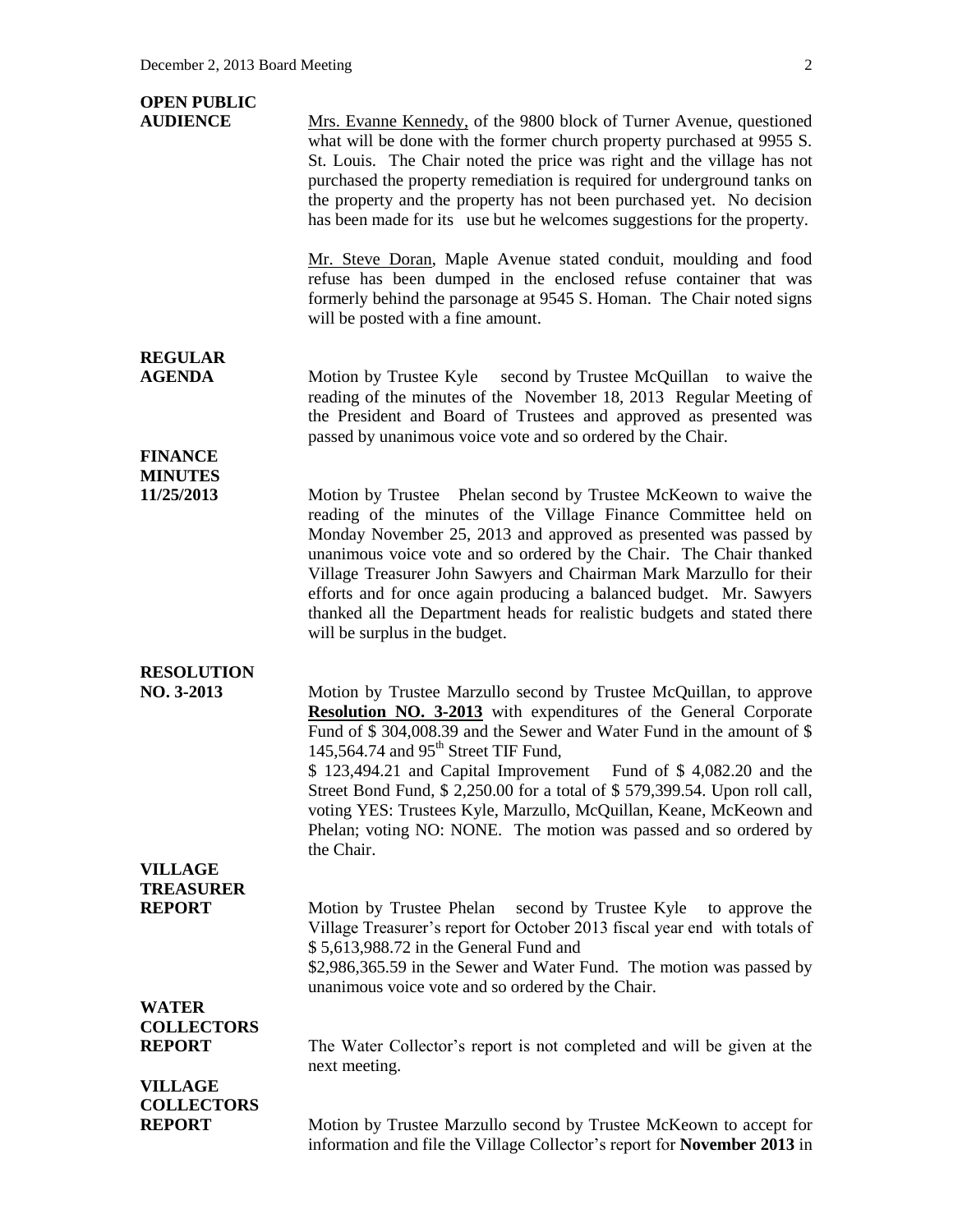the amount of \$ 2,095,874.19. The motion was passed by unanimous voice vote and so ordered by the Chair.

## **BUSINESS**

**CERTIFICATES** Motion by Trustee Kyle second by Trustee Marzullo, to accept the application for Business Regulation Certificate and License for **Little Company of Mary Medical Group ( Suites 204 and 210)** to conduct medical offices located in the Mary Potter Pavilion located at 2850 W. 95<sup>th</sup> Street. Upon roll call voting YES: Trustees Marzullo, McQuillan, Keane, McKeown, Phelan and Kyle; voting NO: NONE. The motion was passed and so ordered by the Chair.

## **ORDINANCE**

- **NO. 28-2013** Motion by Trustee Kyle second by Trustee McQuillan to approve **Ordinance NO. 28-2013,** "**AN ORDINANCE LEVYING TAXES FOR GENERAL CORPORATE PURPOSES FOR THE FISCAL YEAR BEGINNING NOVEMBER 1, 2012 AND ENDING OCTOBER 31, 2013 FOR THE VILLAGE OF EVERGREEN PARK, COOK COUNTY, ILLINOIS."** The Chair noted the levy amount is \$ 5,445,751. Upon roll call voting YES: Trustees McQuillan, Keane, McKeown, Phelan, Kyle and Marzullo; voting NO: None. The motion was passed and so ordered by the Chair. **ORDINANCE**
- **NO. 29-2013** Motion by Trustee Marzullo second by Trustee Keane to approve the **Ordinance NO. 29-2013,** "**AN ORDINANCE LEVYING TAXES FOR LIBRARY PURPOSES FOR THE FISCAL YEAR BEGINNING JANUARY 1, 2013 AND ENDING DECEMBER 31, 2013 FOR THE EVERGREN PARK PUBLIC LIBRARY, COOK COUNTY, ILLINOIS."** The library levy is \$ 1,017,592. Upon roll call voting YES: Trustees Keane, McKeown, Phelan, Kyle, Marzullo and McQuillan; voting NO: None. The motion was passed and so ordered by the Chair.

## **ORDINANCE**

**NO. 30-2103** Motion by Trustee Phelan second by Trustee Keane to approve the **Ordinance NO. 30-2013**, "**AN ORDINANCE AMENDING CHAPTER 21, STREETS AND SIDEWALKS, OF THE EVERGREEN PARK MUNICIPAL CODE BY PROVIDING FOR THE CARE, PLACEMENT, AND PROTECTION OF TREES ON PUBLIC PROPERTY AND VILLAGE RIGHTS-OF-WAY."** Mr. Gavin Yeaman, Village arborist explained this enables the Village for a Tree City USA designation and for grant eligibility. Upon roll call voting YES: Trustees McKeown, Phelan, Kyle, Marzullo, McQuillan and Keane; voting NO: None. The motion was passed and so ordered by the Chair.

## **DISCUSSION CHICAGO WATER**

**RATES** The Chair noted the City of Chicago is increasing the water rate 44 cents per thousand gallons. This is another 15% increase as part of the 100% increase in the past four years. The Chair directed the attorney to prepare a Village ordinance for the next Board meeting. Trustee Marzullo questioned the use of wells for watering lawns. PW Director Lorenz answered it is allowed but cautioned there are hazards of water contamination due to cross connections. NO BOARD ACTION REQUIRED.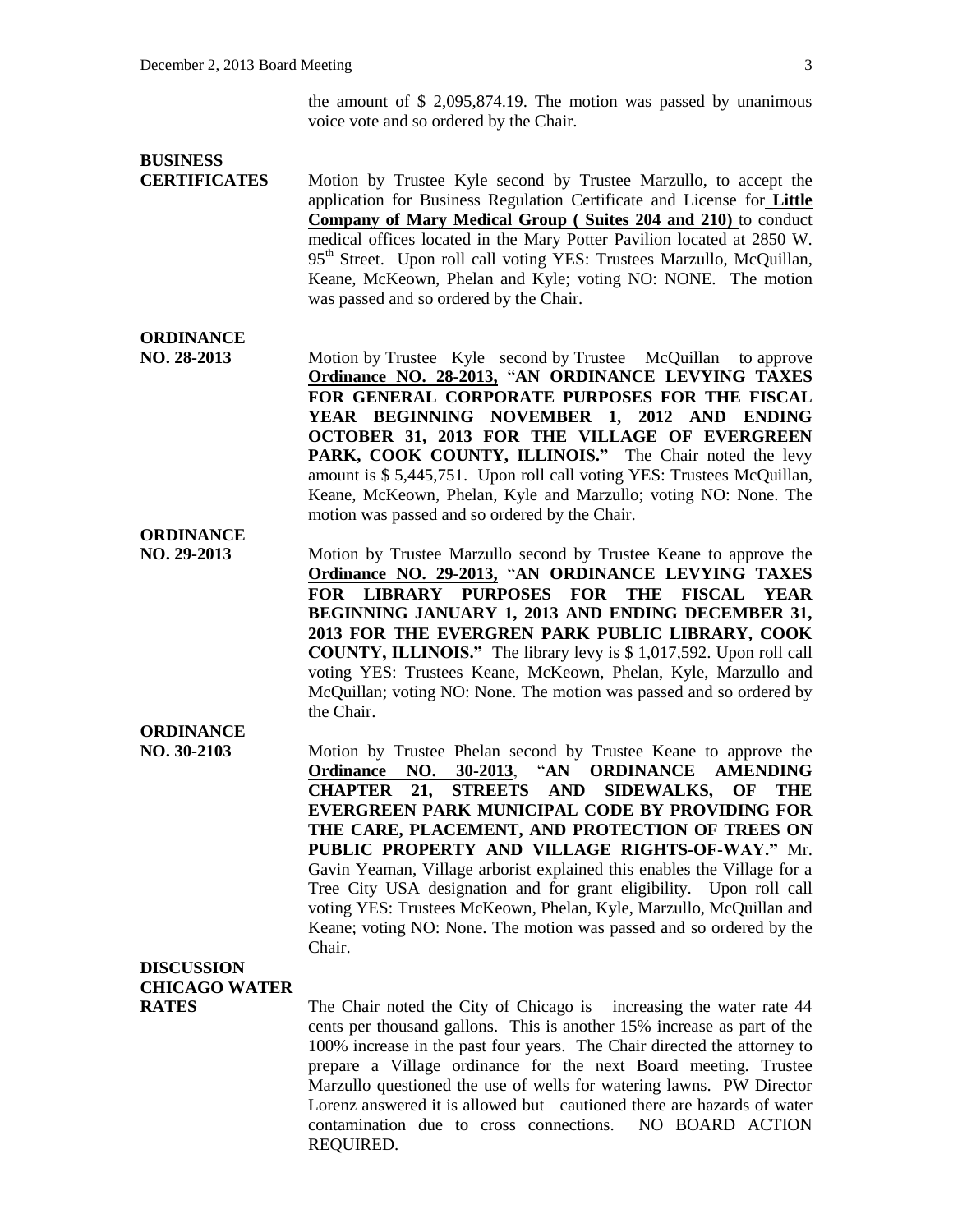| <b>COMMITTEE</b>                           |                                                                                                                                                                                                                                                                                                                                                                                                                                                                                                                                                                                                                                                                                                                                                                         |
|--------------------------------------------|-------------------------------------------------------------------------------------------------------------------------------------------------------------------------------------------------------------------------------------------------------------------------------------------------------------------------------------------------------------------------------------------------------------------------------------------------------------------------------------------------------------------------------------------------------------------------------------------------------------------------------------------------------------------------------------------------------------------------------------------------------------------------|
| <b>ASSIGNMENTS</b>                         | Motion by Trustee Kyle second by Trustee McQuillan to approve the re-<br>assignments for the Standing Committees of 2014. The Chair named the<br>following Trustees are chairpersons; Public Safety, James McQuillan,<br>Public Works and Environmental, Mark Phelan, Finance, Mark<br>Marzullo, Zoning & Development Daniel McKeown, Recreation, Youth<br>and Seniors Carol Kyle, and Laws, Ordinances, and Buildings, Mary<br>Keane. Each Trustee serves as Chairperson of one committee and<br>member on others. A complete list is available at the Village Hall and on<br>the Village website. Upon roll call voting YES: Trustees Phelan, Kyle,<br>Marzullo, McQuillan, Keane and McKeown; voting NO: None. The<br>motion was passed and so ordered by the Chair. |
| 2014                                       |                                                                                                                                                                                                                                                                                                                                                                                                                                                                                                                                                                                                                                                                                                                                                                         |
| <b>IML DUES</b>                            | Motion by Trustee McKeown second by Trustee Phelan to approve the<br>request for the IML annual dues in the amount of $$1,367.00$ effective<br>January 1, 2014 to December 31, 2014. Upon roll call voting YES:<br>Trustees Kyle, Marzullo, McQuillan, Keane, McKeown and Phelan;<br>voting NO: None. The motion was passed and so ordered by the Chair.                                                                                                                                                                                                                                                                                                                                                                                                                |
| <b>QUEEN OF</b>                            |                                                                                                                                                                                                                                                                                                                                                                                                                                                                                                                                                                                                                                                                                                                                                                         |
| <b>MARTYRS</b>                             |                                                                                                                                                                                                                                                                                                                                                                                                                                                                                                                                                                                                                                                                                                                                                                         |
| 5 K RUN                                    | Motion by Trustee Kyle second by Trustee McKeown to approve the<br>annual request from Queen of Martyrs to hold a 5 K Run/2 K Walk on<br>Saturday, March 8, 2014. The Chair noted consent is contingent on the<br>approval of the Evergreen Police Department regarding the route of the<br>run and traffic control. Upon roll call voting YES: Trustees Marzullo,<br>McQuillan, Keane, McKeown, Phelan and Kyle; voting NO: None. The<br>motion was passed and so ordered by the Chair.                                                                                                                                                                                                                                                                                |
| <b>PROCLAMATION</b>                        | Motion by Trustee Marzullo supported by Trustee Keane to approve the<br>proclamation "Declaring December 2013 as Drunk and Drugged<br>Driving (3D) Prevention Month in the Village of Evergreen Park."<br>Upon roll call voting YES: Trustees McQuillan, Keane, McKeown,<br>Phelan, Kyle and Marzullo; voting NO: None. The motion was passed<br>and so ordered by the Chair.                                                                                                                                                                                                                                                                                                                                                                                           |
| <b>VILLAGE</b><br><b>ENGINEER</b>          | Mr. Klass reported the parking lot on $95th$ & Mozart is almost with light<br>poles to be installed shortly.                                                                                                                                                                                                                                                                                                                                                                                                                                                                                                                                                                                                                                                            |
| <b>VILLAGE</b><br><b>ATTORNEY</b>          | No report.                                                                                                                                                                                                                                                                                                                                                                                                                                                                                                                                                                                                                                                                                                                                                              |
| <b>EPFD HYDRAULIC</b><br><b>STRETCHERS</b> | Motion by Trustee Marzullo second by Trustee Keane to approve Fire<br>Chief Kleinhaus's request to purchase three (3) replacement stretchers<br>for \$33,068.40 from the Ferno Company. Chief Kleinhaus reported the<br>new stretchers have a larger weight capacity and use a hydraulic battery<br>system. Upon roll call voting YES: Trustees Keane, McKeown, Phelan,<br>Kyle, Marzullo and McQuillan; voting NO: None. The motion was<br>passed and so ordered by the Chair.                                                                                                                                                                                                                                                                                         |
| <b>FIBER FD</b>                            |                                                                                                                                                                                                                                                                                                                                                                                                                                                                                                                                                                                                                                                                                                                                                                         |
| <b>OPTICS</b>                              | Motion by Trustee Phelan second by Trustee Kyle to approve PW                                                                                                                                                                                                                                                                                                                                                                                                                                                                                                                                                                                                                                                                                                           |

Director Bill Lorenz's request for 2 RFP's for the Fiber Optic Phase II